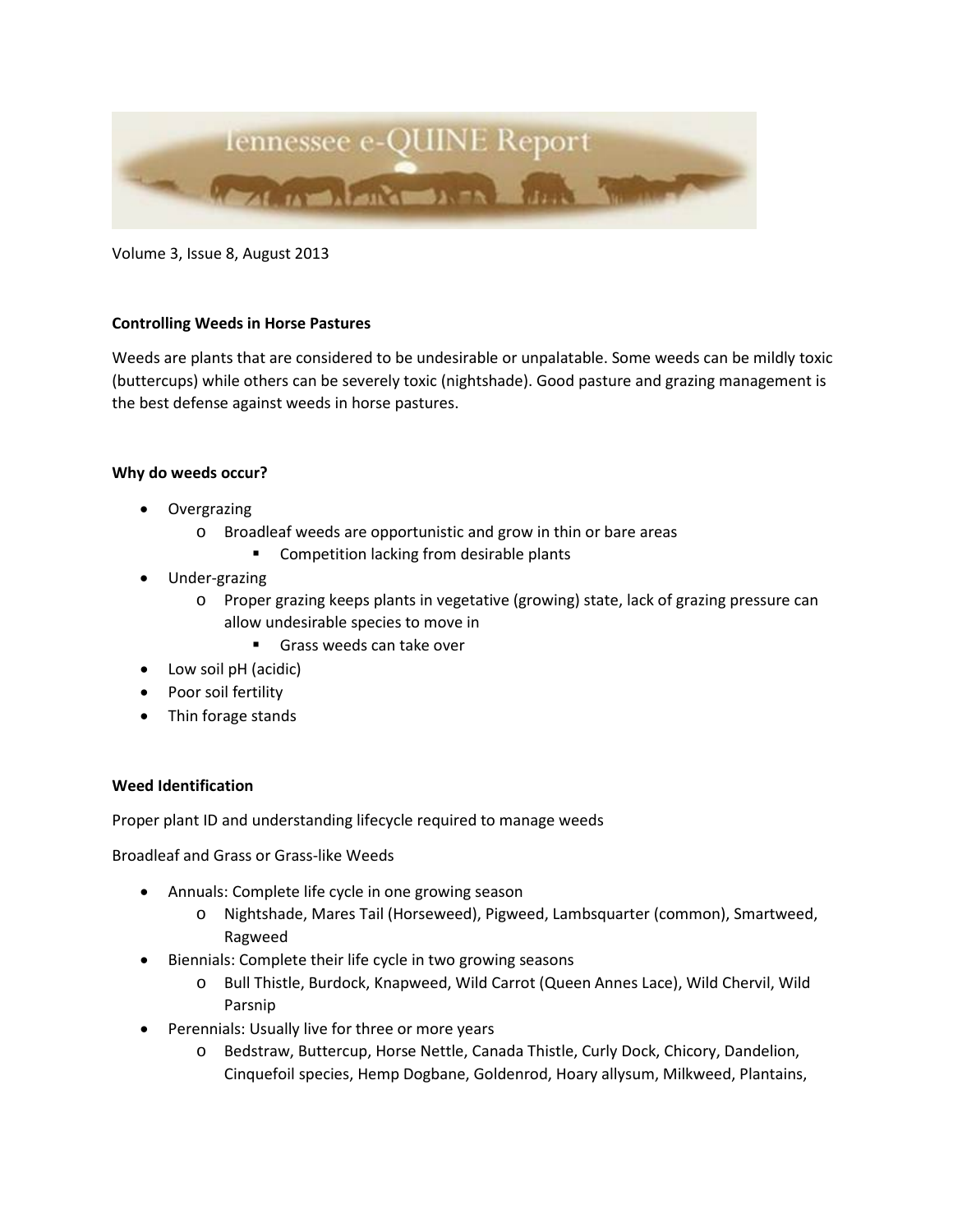Pokeweed, Leafy Spurge, Grass/Grass-like weeds (Sweet Vernal Grass, Red Hard, Sheep Fescue, Yellow Nutsedge, Rush species)

# **Methods for Controlling Weeds**

Prevention: Proper grazing, seed selection, clean equipment

- Mechanical: Mowing and clipping
- Cultural: Over-seeding, no till, frost seeding, cover crops, mulching
- Chemical: Herbicides

Controlling Annual Weeds

- Mechanical control effective prior to flowering and seed production
- Herbicides are most effective when applied in the spring to actively growing

Controlling Biennial Weeds

- Mechanical is not an option in the first year of growth because plants too close to the ground
- Mowing can be effective in the second year before flowering and seed production
- Chemical control most effective when applied during the first year's growth
- In second year, early season application before the flowers bloom

## **Controlling Perennial Weeds**

- Integrated management
	- o Mechanical, cultural and chemical often necessary
	- o Early season herbicide applications (i.e. August 15 to September 15 and March 15 to May 15) provide the most effective perennial weed control
	- o Herbicides alone, or a single herbicide application, likely will not eradicate perennial weeds
	- o Mowing alone over several growing seasons
	- o Over-seed to outcompete weeds, but depends on weed pressure

## **Tips for Using Chemical Weed Control (Herbicides)**

While mechanical and cultural control are often preferred, broadleaf herbicides may be a necessary component of pasture management

There are several herbicides than can be used on grass pastures to control weeds broadleaf including:

- 2,4-D (sold under many different names by various manufacturers), dicamba (ex. Banvel), Cimarron, Clarity, GrazonNext etc.
- The type and amount of herbicide, as well as the timing of application, depend on the type of weed
- Herbicides are only effective when weeds have emerged, but before they flowering and seed production. This is usually in the fall or early spring.